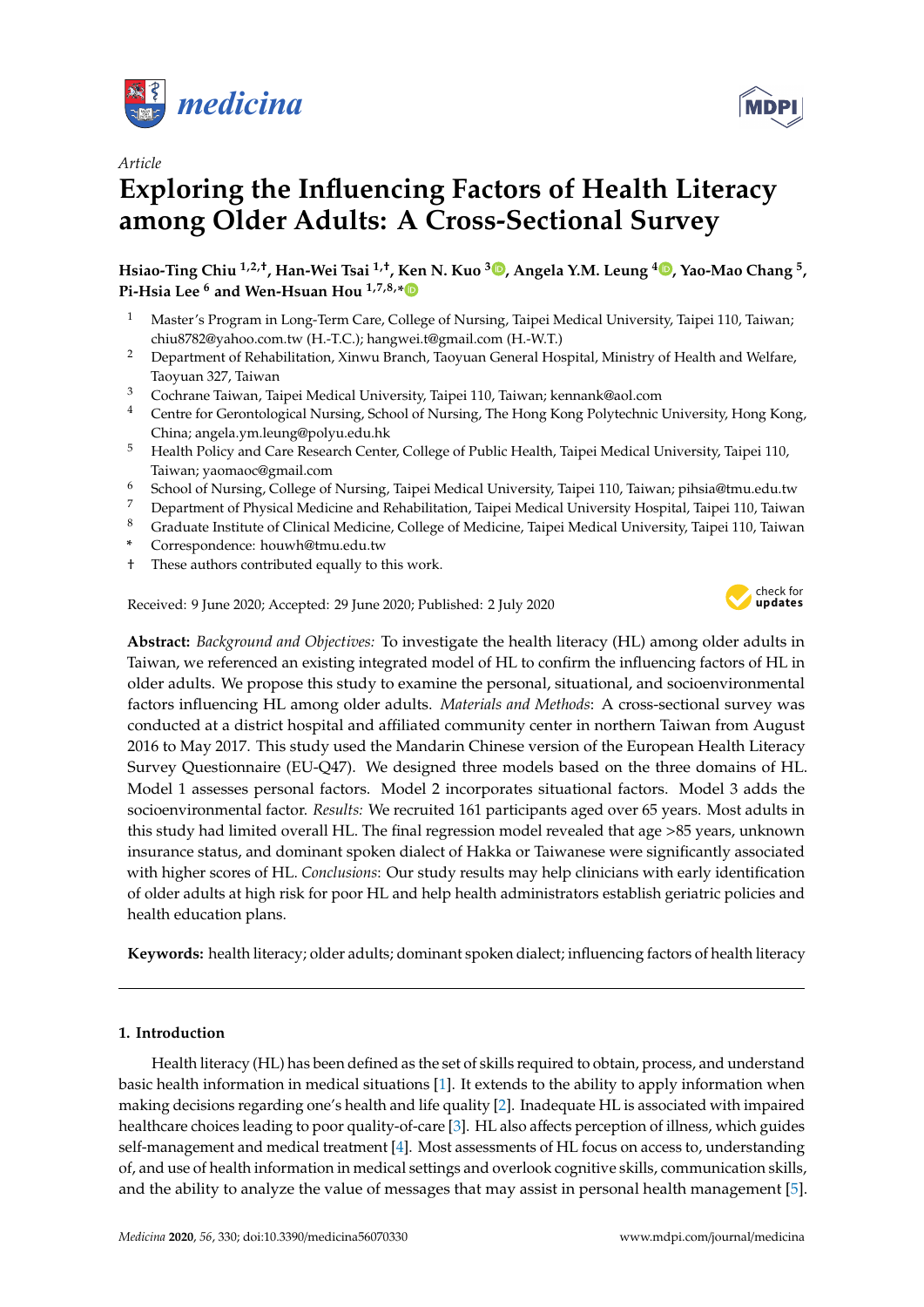The European Health Literacy Consortium proposed a conceptual model of HL encompassing three components: the core concept of HL, antecedents, and consequences of HL. The antecedents of HL include three types of determinant (personal, situational, and socioenvironmental). Personal factors and situational factors are proximal factors; the former include gender, age, education, occupation, income, and insurance, while the later include marital status, living conditions, and peers. Socioenvironmental factors are distal factors and include culture and spoken dialect [\[1\]](#page-9-0).

Several studies in Europe and the United States have discovered that HL is lower in older adults. HL is essential for older adults because it influences their physical and mental health, risk of cardiovascular disease, oral health, self-care, and even mortality [\[6](#page-9-5)[,7\]](#page-9-6). HL research in Asia is mostly disease oriented and focused on the health knowledge of older patients with chronic diseases [\[8,](#page-9-7)[9\]](#page-9-8). In addition, the influencing factors of HL are not well studied [\[10\]](#page-9-9). Improving HL and its assessment through designated HL environment and health policies could help the health sector improve the population's expectations, preferences, and skills [\[11\]](#page-9-10). Therefore, identifying the influencing factors of HL among older adults is critical in Asia. Especially in older people, some socioenvironmental determinants (e.g., culture, language, etc.) or situational determinants (e.g., social support, family and peer influences, etc.) would deeply influence their access to or use of health-related information, and these determinants may be different from those in younger adults. Furthermore, especially in Chinese culture, older adults usually feel embarrassed when they are lacking certain knowledge or skills, which makes HL assessment in Far Eastern countries special and difficult [\[12\]](#page-9-11).

In a Taiwanese study of self-perceived HL, advanced age and lower education level were associated with poorer perceived HL. Measuring self-perceived HL is simple, but self-perceived HL and actual functional HL differ [\[13\]](#page-9-12). HL involves not only the ability to access and understand medical information, it also involves analyzing and applying such information in diverse situations [\[5](#page-9-4)[–10\]](#page-9-9). Identifying the strengths and weaknesses of people's HL can help them develop personal health strategies or guide community health policies [\[14\]](#page-9-13).

In Taiwan, health information leaflets and questionnaires are in Mandarin Chinese; however, older adults may be more accustomed to their familiar spoken dialect [\[15\]](#page-9-14). Therefore, based on the EU model and empirical evidence from existing literature, this study proposes the examination of personal (gender, age, education, past occupation, current job status, household income, and insurance status), situational (marital status, living situation, number of children, frequency of watching health-related television (TV) programs, frequency of attending health-related courses, and medical assistance), and socioenvironmental (dominant spoken dialect) factors influencing HL among older adults, with an emphasis on their spoken dialect.

#### **2. Materials and Methods**

### *2.1. Participants and Procedures*

A cross-sectional survey was conducted at a district hospital and affiliated community center in northern Taiwan from August 2016 to May 2017. Participants were recruited through convenience sampling when they attended either physical therapy for musculoskeletal pain or community-based group exercise programs at the hospital. The inclusion criteria were (1) age of at least 65 years, (2) no cognitive impairment detected during Mini-Cog instrument screening [\[16\]](#page-9-15), and (3) ability to communicate and complete a self-administered questionnaire.

This self-administered questionnaire consisted of items related to personal, situational, and socioenvironmental factors influencing HL, which included demographic information asked on the Taiwan National Health Interview Survey (NHIS) (e.g., birth year, gender, education levels, marriage status, residential area, past occupation, income, living status, dominant spoken dialect, etc.) [\[17\]](#page-9-16). If the participants could not complete the form because of illiteracy or poor eyesight, two trained interviewers conducted face-to-face interviews in the participants' familiar dialect to collect the same information. Personal factors included gender, age, education, past occupation, current job status, household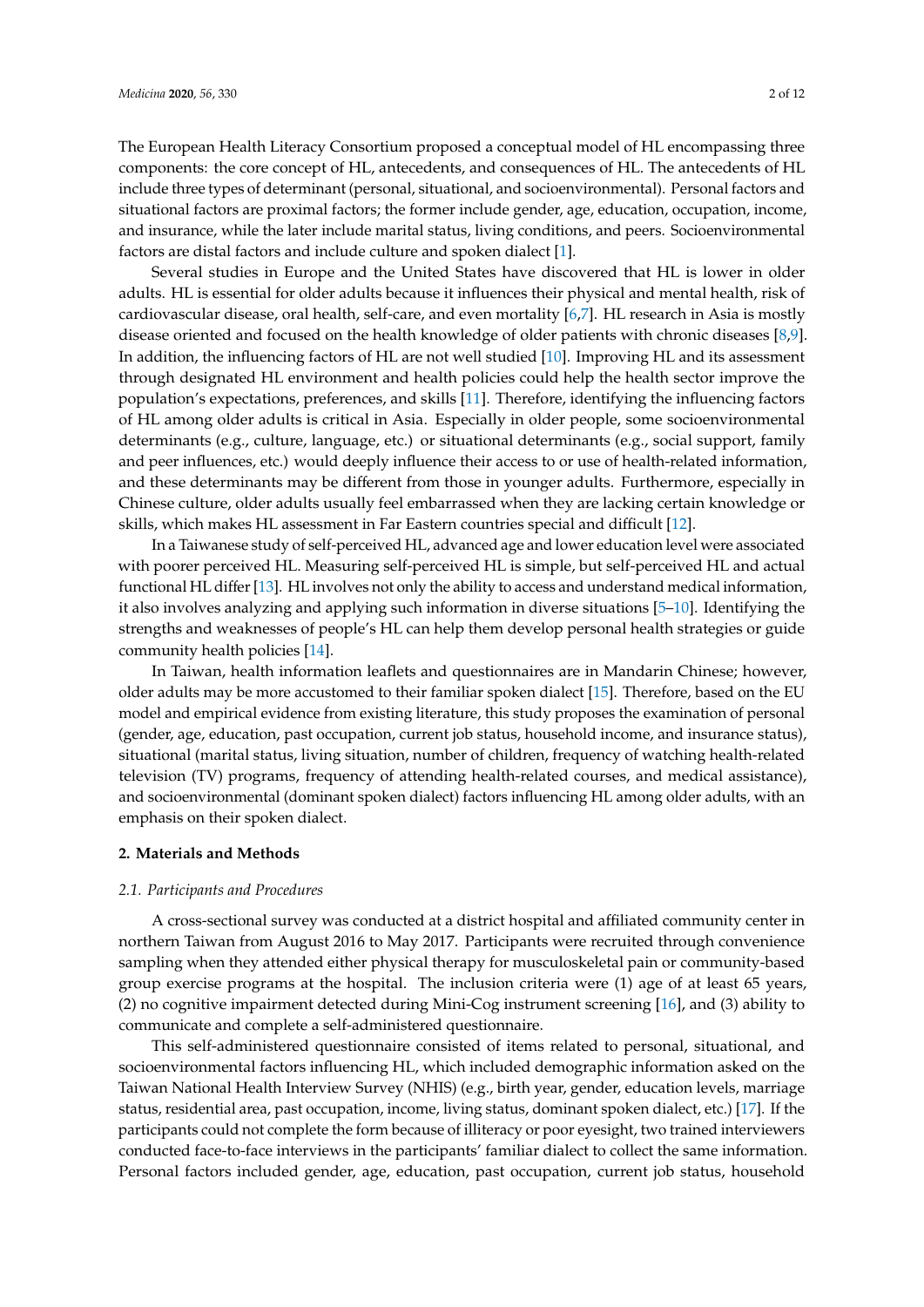income, and private health insurance other than the National Health Insurance. Situational factors included marital status, living situation, number of children, frequency of watching health-related TV programs, frequency of attending health-related courses, and medical assistance (presence or absence of people providing support during doctor appointments or when making medical decisions). The socioenvironmental factor considered was the dominant spoken dialect (Hakka, Taiwanese, or Mandarin). This study was approved by the Institutional Review Board of Taoyuan Hospital (TYGH105004) on 7 November 2016.

#### *2.2. Measures*

This study used the Mandarin Chinese version of the European Health Literacy Survey Questionnaire (HLS-EU-Q47). The HLS-EU-Q47 has shown good psychometric properties [\[18,](#page-9-17)[19\]](#page-10-0). The questionnaire consists of 47 items assessing three domains (health care, disease prevention, and health promotion) and four levels of HL assessed through questions about access to, understanding of, appraisal of, and application of health information. Responses to each item of the questionnaire are from 1 (very difficult) to 4 (very easy) [\[1\]](#page-9-0). To easily compare the three domains of health, the scores of all participants' HL items were summed and standardized to a unified HL index from 0 to 50, where the index = (mean  $-1$ )  $\times$  (50/3), as recommended by the European Health Literacy Project. Higher HL index indicates more adequate HL [\[20\]](#page-10-1). The HLS-EU-Q47 defines four levels of HL with this index: 0 to 25 is inadequate HL, 25 to 33 is problematic, 33 to 42 is sufficient, and 42 to 50 is excellent. The Mandarin Chinese version of the HLS-EU-Q47 has been validated in an older adult population [\[13\]](#page-9-12) and in patients with chronic diseases in Taiwan [\[21](#page-10-2)[,22\]](#page-10-3).

## *2.3. Statistics*

One-way analysis of variance was performed to compare the HL associated with demographic variables. Hierarchical linear regression analysis was used to identify the influencing factors of HL for older adults. We designed three models based on the three domains of HL. Model 1 assesses personal factors, namely gender, age, education, past occupation, and insurance status. Model 2 incorporates situational factors, namely marital status, community involvement, medical assistance, health-related TV watching, and health-related course attendance. Model 3 adds spoken dialect (i.e., the socioenvironmental factor). The sample size of this study was based on a previous study that reported an adjusted *R* <sup>2</sup> of 17.4% with type I error of <0.05 and power of 0.8. Thus, we required at fewest 100 older adults and 14 determinants: gender, age, education, past occupation, job status, household income, insurance status, marital status, living condition, number of children, health-related TV viewing, health-related course attendance, medical assistance, and dominant spoken dialect. All statistical analyses were performed using IBM SPSS version 22.0. Significance was defined as  $p < 0.05$ .

## **3. Results**

## *3.1. Demographic Variables*

A total of 161 older adults were recruited. Among them, 34 (21.1%) participants completed the questionnaire through verbally administered survey by the interviewers. The average age was 75.16 years (standard deviation = 6.53), 41.3% had less than six years of educational attainment, and 11.20% were uneducated. More than half had worked as physical laborers in the past (60.8%). Regarding household income, 51.2% of participants' households earned 20,000 to 50,000 New Taiwan dollars (NTD) per month. For comparison, in 2017, the mean and median monthly incomes for the Taiwanese population were 49,989 and 39,166 NTD, respectively (i.e., 1615 and 1265 USD, respectively). Only 17.8% of the participants often watched health-related TV programs. The majority of older adults lived with others (83.8%) (Table [1\)](#page-3-0). A plurality of participants spoke Hakka (44.7%) as their dominant dialect, followed by Mandarin (33.5%) and Taiwanese (21.7%).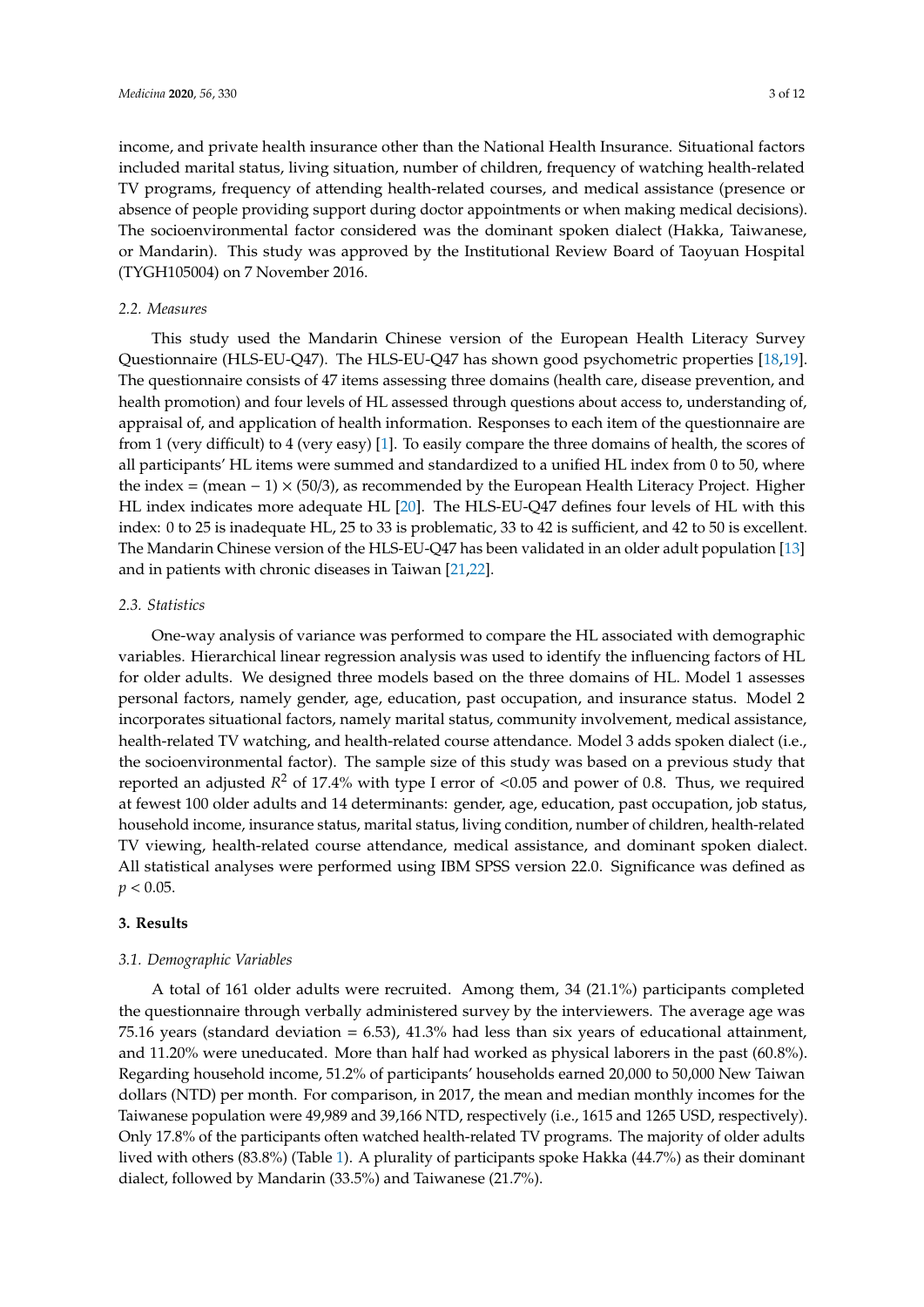<span id="page-3-0"></span>

| Demographic Characteristics  | $\boldsymbol{N}$ |                         |       | <i>p</i> Value                 |         |  |  |
|------------------------------|------------------|-------------------------|-------|--------------------------------|---------|--|--|
|                              |                  | (%)                     | Mean  | (Lower-Upper Limits of 95% CI) |         |  |  |
|                              |                  | <b>Personal factors</b> |       |                                |         |  |  |
| Gender                       |                  |                         |       |                                | 0.218   |  |  |
| Male                         | 80               | 51.2                    | 31.79 | $(29.98 - 33.61)$              |         |  |  |
| Female                       | 81               | 48.8                    | 29.88 | $(27.40 - 32.35)$              |         |  |  |
| Age (years)                  |                  |                         |       |                                | < 0.001 |  |  |
| $65 - 74$                    | 79               | 54.4                    | 34.16 | $(32.45 - 35.87)$              |         |  |  |
| $75 - 84$                    | 65               | 38.4                    | 29.33 | $(26.98 - 31.67)$              |         |  |  |
| $\geq 85$                    | 17               | 7.2                     | 21.08 | $(14.63 - 27.52)$              |         |  |  |
| Education                    |                  |                         |       |                                | < 0.001 |  |  |
| Illiterate                   | 26               | 11.2                    | 21.37 | $(16.88 - 25.86)$              |         |  |  |
| $1-6$ years                  | 67               | 41.3                    | 30.59 | $(26.90 - 32.72)$              |         |  |  |
| >6 years                     | 68               | 47.5                    | 34.68 | $(32.82 - 36.54)$              |         |  |  |
|                              |                  | Past occupation         |       |                                | 0.001   |  |  |
| Ordinary staff               | 57               | 39.2                    | 34.13 | $(32.12 - 36.14)$              |         |  |  |
| Physical labor               | 104              | 60.8                    | 65.87 | $(26.99 - 31.05)$              |         |  |  |
| Current job status           |                  |                         |       |                                | 0.108   |  |  |
| Retired                      | 105              | 63.3                    | 29.92 | $(28.06 - 31.78)$              |         |  |  |
| Still working                | 56               | 36.7                    | 32.53 | $(29.82 - 35.24)$              |         |  |  |
| Household income (NTD/month) |                  |                         |       |                                |         |  |  |
| $<$ 20,000                   | 35               | 23.1                    | 32.69 | $(29.91 - 35.46)$              |         |  |  |
|                              |                  |                         |       |                                |         |  |  |

Table 1. Descriptive statistic

| Gender<br>0.218<br>Male<br>80<br>51.2<br>31.79<br>$(29.98 - 33.61)$<br>81<br>48.8<br>$(27.40 - 32.35)$<br>Female<br>29.88<br>< 0.001<br>Age (years)<br>79<br>$65 - 74$<br>54.4<br>34.16<br>$(32.45 - 35.87)$<br>$75 - 84$<br>38.4<br>29.33<br>65<br>$(26.98 - 31.67)$<br>17<br>7.2<br>$\geq 85$<br>21.08<br>$(14.63 - 27.52)$<br>Education<br>< 0.001<br>Illiterate<br>26<br>11.2<br>21.37<br>$(16.88 - 25.86)$<br>67<br>41.3<br>30.59<br>$(26.90 - 32.72)$<br>$1-6$ years<br>47.5<br>$(32.82 - 36.54)$<br>68<br>34.68<br>>6 years<br>0.001<br>Past occupation<br>Ordinary staff<br>57<br>39.2<br>34.13<br>$(32.12 - 36.14)$<br>Physical labor<br>104<br>60.8<br>65.87<br>$(26.99 - 31.05)$<br>Current job status<br>0.108<br>Retired<br>105<br>29.92<br>63.3<br>$(28.06 - 31.78)$<br>56<br>36.7<br>32.53<br>Still working<br>$(29.82 - 35.24)$<br>Household income (NTD/month)<br>0.117<br>23.1<br>32.69<br>$<$ 20,000<br>35<br>$(29.91 - 35.46)$<br>20,000-50,000<br>81<br>51.2<br>31.38<br>$(29.42 - 33.34)$<br>>50,000<br>45<br>25.7<br>28.39<br>$(24.73 - 32.05)$<br>< 0.001<br>Insurance status<br>116<br>74.0<br>31.66<br>$(30.15 - 33.16)$<br>Private insurance<br>National Health Insurance only<br>31<br>21.2<br>33.94<br>$(30.72 - 37.16)$<br>4.8<br>Unknown<br>14<br>17.08<br>$(9.28 - 24.88)$<br><b>Situational factors</b><br>Marital status<br>0.513<br>Married<br>134<br>83.8<br>31.06<br>$(29.39 - 32.72)$<br>Divorced or other<br>27<br>16.2<br>29.70<br>$(25.63 - 33.77)$<br>Living situation<br>0.34<br>With others<br>146<br>83.9<br>30.59<br>$(28.95 - 32.24)$<br>Alone<br>15<br>16.2<br>33.14<br>$(29.31 - 36.98)$<br>Children<br>0.15<br>None, or children <15 years<br>21<br>14.3<br>33.71<br>$(29.19 - 38.23)$<br>Children ≥15 years<br>140<br>85.7<br>30.40<br>$(28.76 - 32.03)$ |
|-------------------------------------------------------------------------------------------------------------------------------------------------------------------------------------------------------------------------------------------------------------------------------------------------------------------------------------------------------------------------------------------------------------------------------------------------------------------------------------------------------------------------------------------------------------------------------------------------------------------------------------------------------------------------------------------------------------------------------------------------------------------------------------------------------------------------------------------------------------------------------------------------------------------------------------------------------------------------------------------------------------------------------------------------------------------------------------------------------------------------------------------------------------------------------------------------------------------------------------------------------------------------------------------------------------------------------------------------------------------------------------------------------------------------------------------------------------------------------------------------------------------------------------------------------------------------------------------------------------------------------------------------------------------------------------------------------------------------------------------------------------------------------------------------------------|
|                                                                                                                                                                                                                                                                                                                                                                                                                                                                                                                                                                                                                                                                                                                                                                                                                                                                                                                                                                                                                                                                                                                                                                                                                                                                                                                                                                                                                                                                                                                                                                                                                                                                                                                                                                                                             |
|                                                                                                                                                                                                                                                                                                                                                                                                                                                                                                                                                                                                                                                                                                                                                                                                                                                                                                                                                                                                                                                                                                                                                                                                                                                                                                                                                                                                                                                                                                                                                                                                                                                                                                                                                                                                             |
|                                                                                                                                                                                                                                                                                                                                                                                                                                                                                                                                                                                                                                                                                                                                                                                                                                                                                                                                                                                                                                                                                                                                                                                                                                                                                                                                                                                                                                                                                                                                                                                                                                                                                                                                                                                                             |
|                                                                                                                                                                                                                                                                                                                                                                                                                                                                                                                                                                                                                                                                                                                                                                                                                                                                                                                                                                                                                                                                                                                                                                                                                                                                                                                                                                                                                                                                                                                                                                                                                                                                                                                                                                                                             |
|                                                                                                                                                                                                                                                                                                                                                                                                                                                                                                                                                                                                                                                                                                                                                                                                                                                                                                                                                                                                                                                                                                                                                                                                                                                                                                                                                                                                                                                                                                                                                                                                                                                                                                                                                                                                             |
|                                                                                                                                                                                                                                                                                                                                                                                                                                                                                                                                                                                                                                                                                                                                                                                                                                                                                                                                                                                                                                                                                                                                                                                                                                                                                                                                                                                                                                                                                                                                                                                                                                                                                                                                                                                                             |
|                                                                                                                                                                                                                                                                                                                                                                                                                                                                                                                                                                                                                                                                                                                                                                                                                                                                                                                                                                                                                                                                                                                                                                                                                                                                                                                                                                                                                                                                                                                                                                                                                                                                                                                                                                                                             |
|                                                                                                                                                                                                                                                                                                                                                                                                                                                                                                                                                                                                                                                                                                                                                                                                                                                                                                                                                                                                                                                                                                                                                                                                                                                                                                                                                                                                                                                                                                                                                                                                                                                                                                                                                                                                             |
|                                                                                                                                                                                                                                                                                                                                                                                                                                                                                                                                                                                                                                                                                                                                                                                                                                                                                                                                                                                                                                                                                                                                                                                                                                                                                                                                                                                                                                                                                                                                                                                                                                                                                                                                                                                                             |
|                                                                                                                                                                                                                                                                                                                                                                                                                                                                                                                                                                                                                                                                                                                                                                                                                                                                                                                                                                                                                                                                                                                                                                                                                                                                                                                                                                                                                                                                                                                                                                                                                                                                                                                                                                                                             |
|                                                                                                                                                                                                                                                                                                                                                                                                                                                                                                                                                                                                                                                                                                                                                                                                                                                                                                                                                                                                                                                                                                                                                                                                                                                                                                                                                                                                                                                                                                                                                                                                                                                                                                                                                                                                             |
|                                                                                                                                                                                                                                                                                                                                                                                                                                                                                                                                                                                                                                                                                                                                                                                                                                                                                                                                                                                                                                                                                                                                                                                                                                                                                                                                                                                                                                                                                                                                                                                                                                                                                                                                                                                                             |
|                                                                                                                                                                                                                                                                                                                                                                                                                                                                                                                                                                                                                                                                                                                                                                                                                                                                                                                                                                                                                                                                                                                                                                                                                                                                                                                                                                                                                                                                                                                                                                                                                                                                                                                                                                                                             |
|                                                                                                                                                                                                                                                                                                                                                                                                                                                                                                                                                                                                                                                                                                                                                                                                                                                                                                                                                                                                                                                                                                                                                                                                                                                                                                                                                                                                                                                                                                                                                                                                                                                                                                                                                                                                             |
|                                                                                                                                                                                                                                                                                                                                                                                                                                                                                                                                                                                                                                                                                                                                                                                                                                                                                                                                                                                                                                                                                                                                                                                                                                                                                                                                                                                                                                                                                                                                                                                                                                                                                                                                                                                                             |
|                                                                                                                                                                                                                                                                                                                                                                                                                                                                                                                                                                                                                                                                                                                                                                                                                                                                                                                                                                                                                                                                                                                                                                                                                                                                                                                                                                                                                                                                                                                                                                                                                                                                                                                                                                                                             |
|                                                                                                                                                                                                                                                                                                                                                                                                                                                                                                                                                                                                                                                                                                                                                                                                                                                                                                                                                                                                                                                                                                                                                                                                                                                                                                                                                                                                                                                                                                                                                                                                                                                                                                                                                                                                             |
|                                                                                                                                                                                                                                                                                                                                                                                                                                                                                                                                                                                                                                                                                                                                                                                                                                                                                                                                                                                                                                                                                                                                                                                                                                                                                                                                                                                                                                                                                                                                                                                                                                                                                                                                                                                                             |
|                                                                                                                                                                                                                                                                                                                                                                                                                                                                                                                                                                                                                                                                                                                                                                                                                                                                                                                                                                                                                                                                                                                                                                                                                                                                                                                                                                                                                                                                                                                                                                                                                                                                                                                                                                                                             |
|                                                                                                                                                                                                                                                                                                                                                                                                                                                                                                                                                                                                                                                                                                                                                                                                                                                                                                                                                                                                                                                                                                                                                                                                                                                                                                                                                                                                                                                                                                                                                                                                                                                                                                                                                                                                             |
|                                                                                                                                                                                                                                                                                                                                                                                                                                                                                                                                                                                                                                                                                                                                                                                                                                                                                                                                                                                                                                                                                                                                                                                                                                                                                                                                                                                                                                                                                                                                                                                                                                                                                                                                                                                                             |
|                                                                                                                                                                                                                                                                                                                                                                                                                                                                                                                                                                                                                                                                                                                                                                                                                                                                                                                                                                                                                                                                                                                                                                                                                                                                                                                                                                                                                                                                                                                                                                                                                                                                                                                                                                                                             |
|                                                                                                                                                                                                                                                                                                                                                                                                                                                                                                                                                                                                                                                                                                                                                                                                                                                                                                                                                                                                                                                                                                                                                                                                                                                                                                                                                                                                                                                                                                                                                                                                                                                                                                                                                                                                             |
|                                                                                                                                                                                                                                                                                                                                                                                                                                                                                                                                                                                                                                                                                                                                                                                                                                                                                                                                                                                                                                                                                                                                                                                                                                                                                                                                                                                                                                                                                                                                                                                                                                                                                                                                                                                                             |
|                                                                                                                                                                                                                                                                                                                                                                                                                                                                                                                                                                                                                                                                                                                                                                                                                                                                                                                                                                                                                                                                                                                                                                                                                                                                                                                                                                                                                                                                                                                                                                                                                                                                                                                                                                                                             |
|                                                                                                                                                                                                                                                                                                                                                                                                                                                                                                                                                                                                                                                                                                                                                                                                                                                                                                                                                                                                                                                                                                                                                                                                                                                                                                                                                                                                                                                                                                                                                                                                                                                                                                                                                                                                             |
|                                                                                                                                                                                                                                                                                                                                                                                                                                                                                                                                                                                                                                                                                                                                                                                                                                                                                                                                                                                                                                                                                                                                                                                                                                                                                                                                                                                                                                                                                                                                                                                                                                                                                                                                                                                                             |
|                                                                                                                                                                                                                                                                                                                                                                                                                                                                                                                                                                                                                                                                                                                                                                                                                                                                                                                                                                                                                                                                                                                                                                                                                                                                                                                                                                                                                                                                                                                                                                                                                                                                                                                                                                                                             |
|                                                                                                                                                                                                                                                                                                                                                                                                                                                                                                                                                                                                                                                                                                                                                                                                                                                                                                                                                                                                                                                                                                                                                                                                                                                                                                                                                                                                                                                                                                                                                                                                                                                                                                                                                                                                             |
|                                                                                                                                                                                                                                                                                                                                                                                                                                                                                                                                                                                                                                                                                                                                                                                                                                                                                                                                                                                                                                                                                                                                                                                                                                                                                                                                                                                                                                                                                                                                                                                                                                                                                                                                                                                                             |
|                                                                                                                                                                                                                                                                                                                                                                                                                                                                                                                                                                                                                                                                                                                                                                                                                                                                                                                                                                                                                                                                                                                                                                                                                                                                                                                                                                                                                                                                                                                                                                                                                                                                                                                                                                                                             |
|                                                                                                                                                                                                                                                                                                                                                                                                                                                                                                                                                                                                                                                                                                                                                                                                                                                                                                                                                                                                                                                                                                                                                                                                                                                                                                                                                                                                                                                                                                                                                                                                                                                                                                                                                                                                             |
|                                                                                                                                                                                                                                                                                                                                                                                                                                                                                                                                                                                                                                                                                                                                                                                                                                                                                                                                                                                                                                                                                                                                                                                                                                                                                                                                                                                                                                                                                                                                                                                                                                                                                                                                                                                                             |
|                                                                                                                                                                                                                                                                                                                                                                                                                                                                                                                                                                                                                                                                                                                                                                                                                                                                                                                                                                                                                                                                                                                                                                                                                                                                                                                                                                                                                                                                                                                                                                                                                                                                                                                                                                                                             |
|                                                                                                                                                                                                                                                                                                                                                                                                                                                                                                                                                                                                                                                                                                                                                                                                                                                                                                                                                                                                                                                                                                                                                                                                                                                                                                                                                                                                                                                                                                                                                                                                                                                                                                                                                                                                             |
|                                                                                                                                                                                                                                                                                                                                                                                                                                                                                                                                                                                                                                                                                                                                                                                                                                                                                                                                                                                                                                                                                                                                                                                                                                                                                                                                                                                                                                                                                                                                                                                                                                                                                                                                                                                                             |
| Health-related TV programs<br>0.004                                                                                                                                                                                                                                                                                                                                                                                                                                                                                                                                                                                                                                                                                                                                                                                                                                                                                                                                                                                                                                                                                                                                                                                                                                                                                                                                                                                                                                                                                                                                                                                                                                                                                                                                                                         |
| Often<br>23<br>17.8<br>36.59<br>$(33.60 - 39.57)$                                                                                                                                                                                                                                                                                                                                                                                                                                                                                                                                                                                                                                                                                                                                                                                                                                                                                                                                                                                                                                                                                                                                                                                                                                                                                                                                                                                                                                                                                                                                                                                                                                                                                                                                                           |
| 128<br>82.2<br>30.27<br>$(28.55 - 32.00)$<br>Rarely                                                                                                                                                                                                                                                                                                                                                                                                                                                                                                                                                                                                                                                                                                                                                                                                                                                                                                                                                                                                                                                                                                                                                                                                                                                                                                                                                                                                                                                                                                                                                                                                                                                                                                                                                         |
| Health-related courses<br>0.275                                                                                                                                                                                                                                                                                                                                                                                                                                                                                                                                                                                                                                                                                                                                                                                                                                                                                                                                                                                                                                                                                                                                                                                                                                                                                                                                                                                                                                                                                                                                                                                                                                                                                                                                                                             |
| Often<br>13<br>8.8<br>33.69<br>$(26.92 - 40.45)$                                                                                                                                                                                                                                                                                                                                                                                                                                                                                                                                                                                                                                                                                                                                                                                                                                                                                                                                                                                                                                                                                                                                                                                                                                                                                                                                                                                                                                                                                                                                                                                                                                                                                                                                                            |
| Rarely<br>91.2<br>148<br>30.58<br>$(29.00 - 32.15)$                                                                                                                                                                                                                                                                                                                                                                                                                                                                                                                                                                                                                                                                                                                                                                                                                                                                                                                                                                                                                                                                                                                                                                                                                                                                                                                                                                                                                                                                                                                                                                                                                                                                                                                                                         |
| Medical assistance<br>0.005                                                                                                                                                                                                                                                                                                                                                                                                                                                                                                                                                                                                                                                                                                                                                                                                                                                                                                                                                                                                                                                                                                                                                                                                                                                                                                                                                                                                                                                                                                                                                                                                                                                                                                                                                                                 |
| No<br>133<br>82.6<br>29.83<br>$(28.11 - 31.54)$                                                                                                                                                                                                                                                                                                                                                                                                                                                                                                                                                                                                                                                                                                                                                                                                                                                                                                                                                                                                                                                                                                                                                                                                                                                                                                                                                                                                                                                                                                                                                                                                                                                                                                                                                             |
| 28<br>17.4<br>35.57<br>Yes<br>$(32.70 - 38.44)$                                                                                                                                                                                                                                                                                                                                                                                                                                                                                                                                                                                                                                                                                                                                                                                                                                                                                                                                                                                                                                                                                                                                                                                                                                                                                                                                                                                                                                                                                                                                                                                                                                                                                                                                                             |
| Socioenvironmental factor                                                                                                                                                                                                                                                                                                                                                                                                                                                                                                                                                                                                                                                                                                                                                                                                                                                                                                                                                                                                                                                                                                                                                                                                                                                                                                                                                                                                                                                                                                                                                                                                                                                                                                                                                                                   |
| Dominant spoken dialect<br>< 0.001                                                                                                                                                                                                                                                                                                                                                                                                                                                                                                                                                                                                                                                                                                                                                                                                                                                                                                                                                                                                                                                                                                                                                                                                                                                                                                                                                                                                                                                                                                                                                                                                                                                                                                                                                                          |
| Hakka<br>72<br>44.7<br>26.12<br>$(23.68 - 28.56)$                                                                                                                                                                                                                                                                                                                                                                                                                                                                                                                                                                                                                                                                                                                                                                                                                                                                                                                                                                                                                                                                                                                                                                                                                                                                                                                                                                                                                                                                                                                                                                                                                                                                                                                                                           |
| 35<br>21.7<br>29.13<br>$(26.97 - 31.29)$<br>Taiwanese                                                                                                                                                                                                                                                                                                                                                                                                                                                                                                                                                                                                                                                                                                                                                                                                                                                                                                                                                                                                                                                                                                                                                                                                                                                                                                                                                                                                                                                                                                                                                                                                                                                                                                                                                       |
| Mandarin<br>54<br>33.5<br>38.21<br>$(36.62 - 39.79)$                                                                                                                                                                                                                                                                                                                                                                                                                                                                                                                                                                                                                                                                                                                                                                                                                                                                                                                                                                                                                                                                                                                                                                                                                                                                                                                                                                                                                                                                                                                                                                                                                                                                                                                                                        |

Abbreviations: HLS-EU, European Health Literacy Survey; NTD: New Taiwan dollar; TV: television; CI: confidence interval.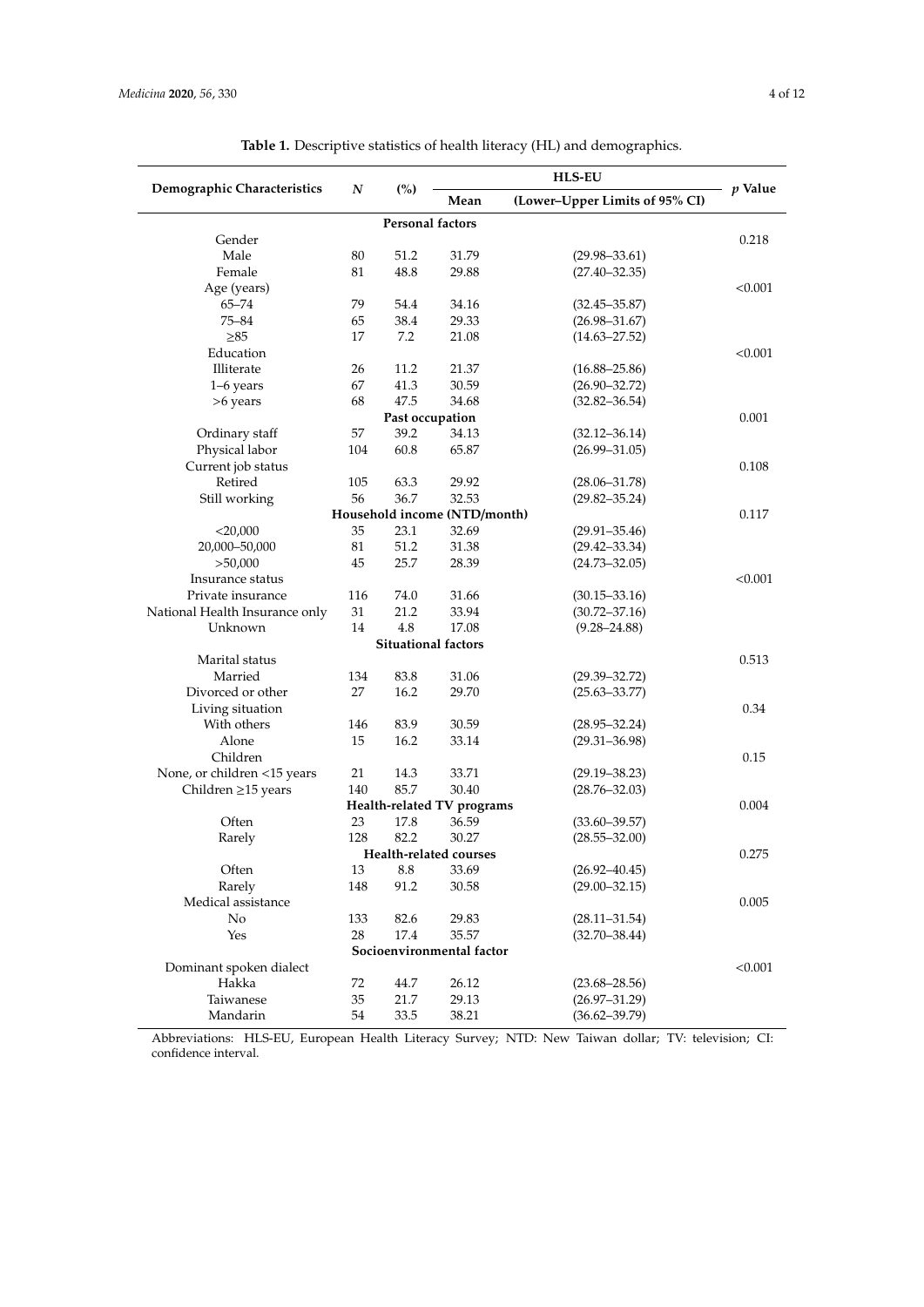#### *3.2. Health Literacy*

Overall, the mean HL index in this study was 30.83. The percentages of participants with inadequate, problematic, sufficient, and excellent HL were 22.98%, 34.78%, 29.19%, and 13.04%, respectively (Table [2\)](#page-4-0). Limited HL, that is, inadequate or problematic, accounted for 57.76% of participants.

<span id="page-4-0"></span>

| HL.                     | Mean (SD)     | Inadequate<br>N(% | Problematic<br>N(% | Sufficient<br>N(% | Excellent<br>N(%) |
|-------------------------|---------------|-------------------|--------------------|-------------------|-------------------|
| General health literacy | 30.83(9.82)   | 37(23.0)          | 56 (34.8)          | 47(29.2)          | 21(13.0)          |
| Health care             | 31.16(8.52)   | 35(21.7)          | 53(32.9)           | 60 (37.3)         | 13(8.1)           |
| Disease prevention      | 31.43 (11.21) | 30(18.6)          | 54 (33.5)          | 46(28.6)          | 31(19.3)          |
| Health promotion        | 29.94 (11.42) | 45(28.0)          | 43(26.7)           | 52(32.3)          | 21(13.1)          |

**Table 2.** General and domain-specific HL index and level (*N* = 161).

Abbreviations: HL, health literacy; SD, standard deviation. Scores (under each level) of all participants' HL items are in parentheses.

# *3.3. Influencing Factors of HL*

Table [3](#page-5-0) presents the personal determinants related to  $HL$  ( $R^2$  = 0.36) among older adults. In Model 1, significant influencing factors were age ≥85 years (β = −9.08, *p* < 0.001), 1–6 years of educational attainment (β = 5.25, *p* = 0.024), >6 years of educational attainment (β = 8.28, *p* < 0.001), and unknown insurance status ( $\beta$  = -8.06,  $p$  = 0.005). Model 2 additionally incorporated the situational factors explaining HL ( $R^2 = 0.37$ ). Significant factors were age >85 years ( $\beta = -7.86$ ,  $p = 0.003$ ), >6 years of educational attainment ( $\beta = 6.33$ ,  $p = 0.002$ ), and unknown insurance status ( $\beta = -9.89$ ,  $p = 0.002$ ). Model 3 added spoken dialect as a determinant of  $HL$  ( $R^2 = 0.56$ ), and significant factors were age >85 years (β = −8.50, *p* < 0.001), unknown insurance status (β = −9.04, *p* = 0.001), and dominant spoken dialect of Hakka (*β* = −10.28, *p* < 0.001) or Taiwanese (*β* = −8.34, *p* < 0.001).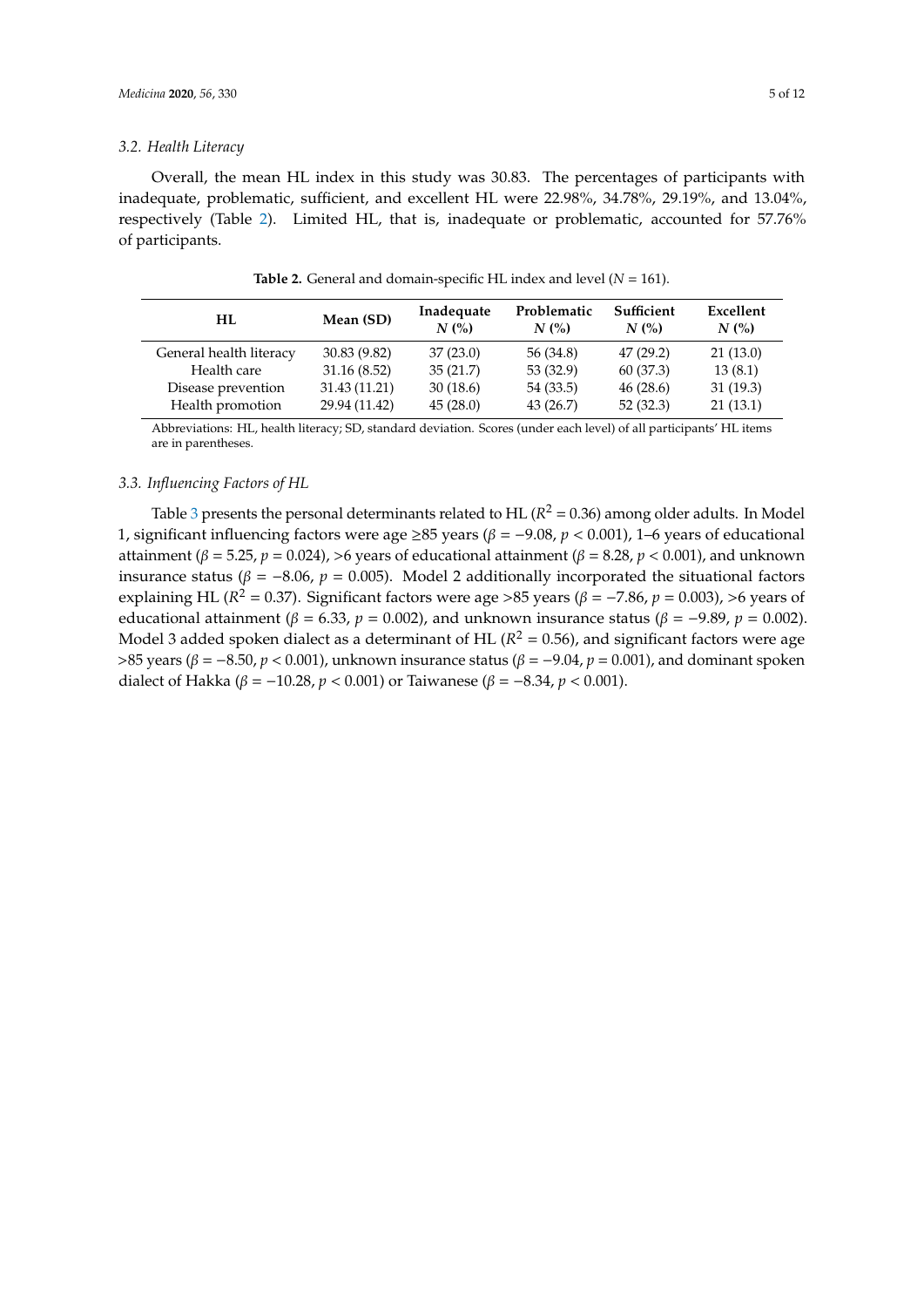<span id="page-5-0"></span>

|                                       | Model 1 |                   |           | Model 2 |                  |           | Model 3 |                  |           |
|---------------------------------------|---------|-------------------|-----------|---------|------------------|-----------|---------|------------------|-----------|
| <b>Influencing Factors of HL</b>      | β       | 95% CI            | $p$ Value | $\beta$ | 95% CI           | $p$ Value | $\beta$ | 95% CI           | $p$ Value |
| <b>Personal factors</b>               |         |                   |           |         |                  |           |         |                  |           |
| Gender                                |         |                   |           |         |                  |           |         |                  |           |
| Male (ref.)                           |         |                   |           |         |                  |           |         |                  |           |
| Female                                | 0.08    | $(-2.79, 2.95)$   | 0.956     | 0.43    | $(-2.58, 3.45)$  | 0.776     | 0.37    | $(-2.16, 2.90)$  | 0.771     |
| Age (years)                           |         |                   |           |         |                  |           |         |                  |           |
| $65-74$ (ref.)                        |         |                   |           |         |                  |           |         |                  |           |
| $75 - 84$                             | $-0.90$ | $(-4.25, 2.45)$   | 0.595     | $-0.28$ | $(-4.05, 3.49)$  | 0.884     | $-2.16$ | $(-5.35, 1.04)$  | 0.185     |
| $\geq 85$                             | $-9.08$ | $(-13.73, -4.43)$ | 0.000     | $-7.87$ | $(-12.98, 2.74)$ | 0.003     | $-8.50$ | $(-12.80, 4.19)$ | < 0.001   |
| Education                             |         |                   |           |         |                  |           |         |                  |           |
| Illiterate (ref.)                     |         |                   |           |         |                  |           |         |                  |           |
| $1-6$ years                           | 5.25    | (0.69, 9.74)      | 0.024     | 3.36    | $(-1.51, 8.22)$  | 0.175     | 2.06    | $(-2.04, 6.15)$  | 0.322     |
| >6 years                              | 8.28    | (3.32, 13.24)     | 0.001     | 6.33    | (0.77, 11.88)    | 0.026     | 3.49    | $(-1.22, 8.21)$  | 0.145     |
| Past occupation                       |         |                   |           |         |                  |           |         |                  |           |
| Physical labor (ref.)                 |         |                   |           |         |                  |           |         |                  |           |
| Ordinary staff                        | $-1.08$ | $(-6.88, 4.71)$   | 0.712     | 1.37    | $(-5.38, 8.12)$  | 0.689     | 3.91    | $(-1.79, 9.61)$  | 0.177     |
| Current job status                    |         |                   |           |         |                  |           |         |                  |           |
| Retired (ref.)                        |         |                   |           |         |                  |           |         |                  |           |
| Still working                         | 4.60    | $(-3.76, 12.95)$  | 0.279     | 3.90    | $(-4.88, 12.68)$ | 0.382     | 3.35    | $(-4.02, 10.73)$ | 0.370     |
| Household income (NTD/month)          |         |                   |           |         |                  |           |         |                  |           |
| $<$ 20,000 (ref.)                     |         |                   |           |         |                  |           |         |                  |           |
| 20,000-50,000                         | $-0.50$ | $(-3.87, 2.87)$   | 0.770     | 0.22    | $(-3.33, 3.77)$  | 0.902     | $-0.11$ | $(-3.09, 2.86)$  | 0.941     |
| 50,000-100,000                        | $-2.02$ | $(-6.35, 2.31)$   | 0.358     | $-0.66$ | $(-5.45, 4.13)$  | 0.787     | $-0.46$ | $(-4.47, 3.56)$  | 0.822     |
| >100,000                              | 2.00    | $(-3.07, 7.06)$   | 0.437     | 2.94    | $(-2.37, 8.24)$  | 0.276     | 1.50    | $(-2.97, 5.98)$  | 0.507     |
| Insurance status                      |         |                   |           |         |                  |           |         |                  |           |
| National health insurance only (ref.) |         |                   |           |         |                  |           |         |                  |           |
| Private insurance                     | 1.44    | $(-2.06, 4.94)$   | 0.419     | 1.68    | $(-2.16, 5.52)$  | 0.388     | $-0.17$ | $(-3.42, 3.08)$  | 0.918     |
| Unknown                               | $-8.06$ | $(-13.67, -2.45)$ | 0.005     | $-9.89$ | $(-16.18, 3.61)$ | 0.002     | $-9.04$ | $(-14.35, 3.73)$ | 0.001     |

**Table 3.** Influencing factors of health literacy in hierarchical linear regression models.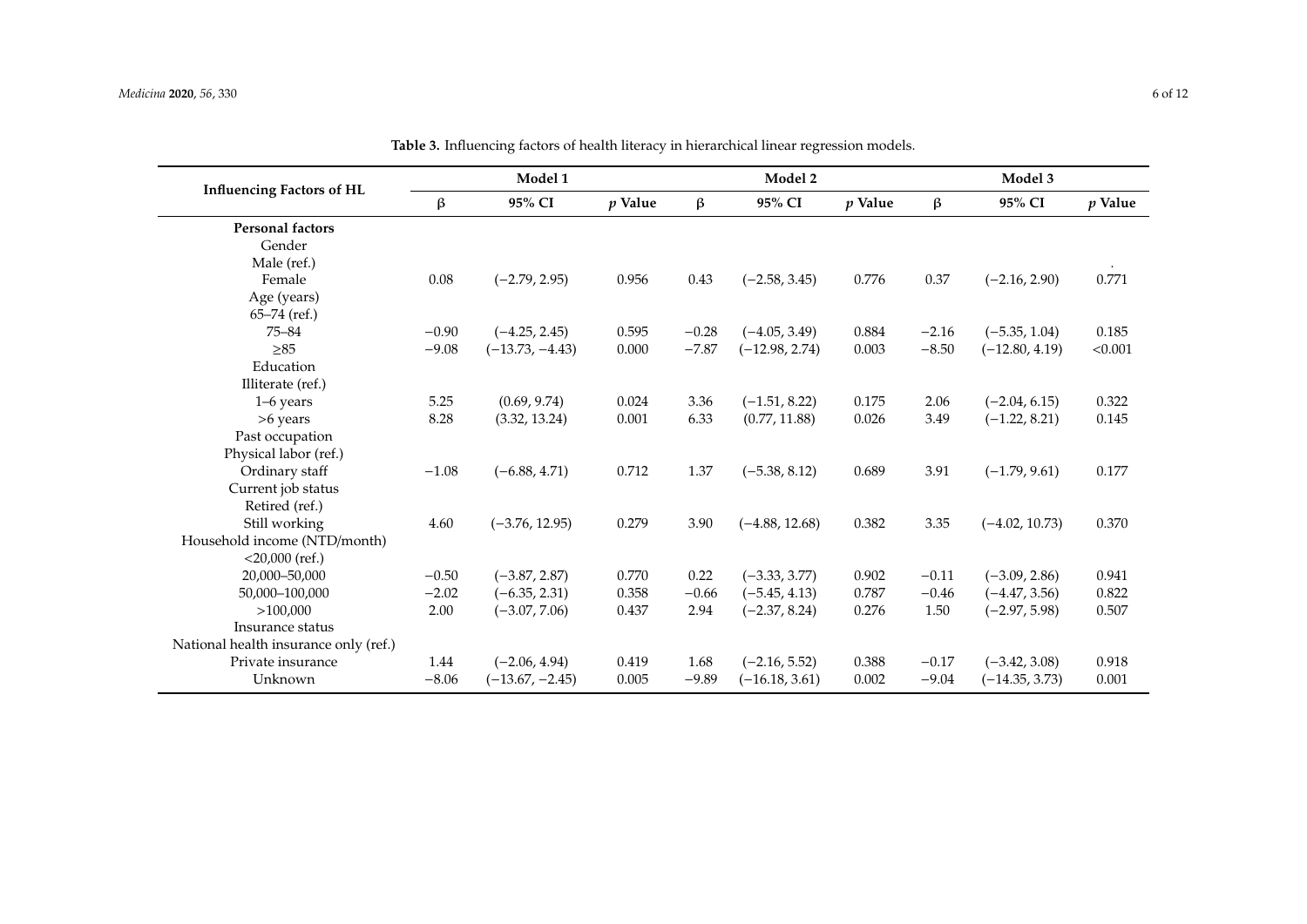| Table 3. Cont. |  |
|----------------|--|
|----------------|--|

|                                  | Model 1 |        |           |         | Model 2         |           |          | Model 3          |           |  |
|----------------------------------|---------|--------|-----------|---------|-----------------|-----------|----------|------------------|-----------|--|
| <b>Influencing Factors of HL</b> | $\beta$ | 95% CI | $p$ Value | $\beta$ | 95% CI          | $p$ Value | $\beta$  | 95% CI           | $p$ Value |  |
| <b>Situational factors</b>       |         |        |           |         |                 |           |          |                  |           |  |
| Marital status                   |         |        |           |         |                 |           |          |                  |           |  |
| Married (ref.)                   |         |        |           |         |                 |           |          |                  |           |  |
| Divorced or other                |         |        |           | $-0.65$ | $(-5.12, 3.82)$ | 0.774     | 1.88     | $(-1.96, 5.73)$  | 0.335     |  |
| Living situation                 |         |        |           |         |                 |           |          |                  |           |  |
| With others (ref.)               |         |        |           |         |                 |           |          |                  |           |  |
| Alone                            |         |        |           | 1.31    | $(-3.73, 6.35)$ | 0.608     | 0.09     | $(-4.23, 4.42)$  | 0.966     |  |
| Children                         |         |        |           |         |                 |           |          |                  |           |  |
| Children $\geq$ 15 years (ref.)  |         |        |           |         |                 |           |          |                  |           |  |
| None or children <15 years       |         |        |           | 2.60    | $(-1.55, 6.76)$ | 0.217     | 1.63     | $(-1.87, 5.13)$  | 0.359     |  |
| Health-related TV programs       |         |        |           |         |                 |           |          |                  |           |  |
| Often (ref.)                     |         |        |           |         |                 |           |          |                  |           |  |
| Rarely                           |         |        |           | $-1.31$ | $(-5.53, 2.91)$ | 0.54      | 0.74     | $(-2.84, 4.31)$  | 0.684     |  |
| Health-related courses           |         |        |           |         |                 |           |          |                  |           |  |
| Often (ref.)                     |         |        |           |         |                 |           |          |                  |           |  |
| Rarely                           |         |        |           | $-1.26$ | $(-6.77, 4.24)$ | 0.651     | $-0.91$  | $(-5.53, 3.71)$  | 0.697     |  |
| Medical assistance               |         |        |           |         |                 |           |          |                  |           |  |
| Yes $(ref.)$                     |         |        |           |         |                 |           |          |                  |           |  |
| N <sub>o</sub>                   |         |        |           | 2.42    | $(-1.39, 6.24)$ | 0.211     | 2.98     | $(-0.23, 6.19)$  | 0.069     |  |
| Socioenvironmental factor        |         |        |           |         |                 |           |          |                  |           |  |
| Dominant spoken dialect          |         |        |           |         |                 |           |          |                  |           |  |
| Mandarin (ref.)                  |         |        |           |         |                 |           |          |                  |           |  |
| Hakka                            |         |        |           |         |                 |           | $-10.28$ | $(-13.04, 7.51)$ | < 0.001   |  |
| Taiwanese                        |         |        |           |         |                 |           | $-8.34$  | $(-11.52, 5.17)$ | < 0.001   |  |
| $R^2$                            |         | 0.36   |           |         | 0.37            |           |          | 0.561            |           |  |
| Adjusted $R^2$                   |         | 0.31   |           |         | 0.28            |           |          | 0.153            |           |  |

Abbreviations: ref., Reference. CI: confidence interval.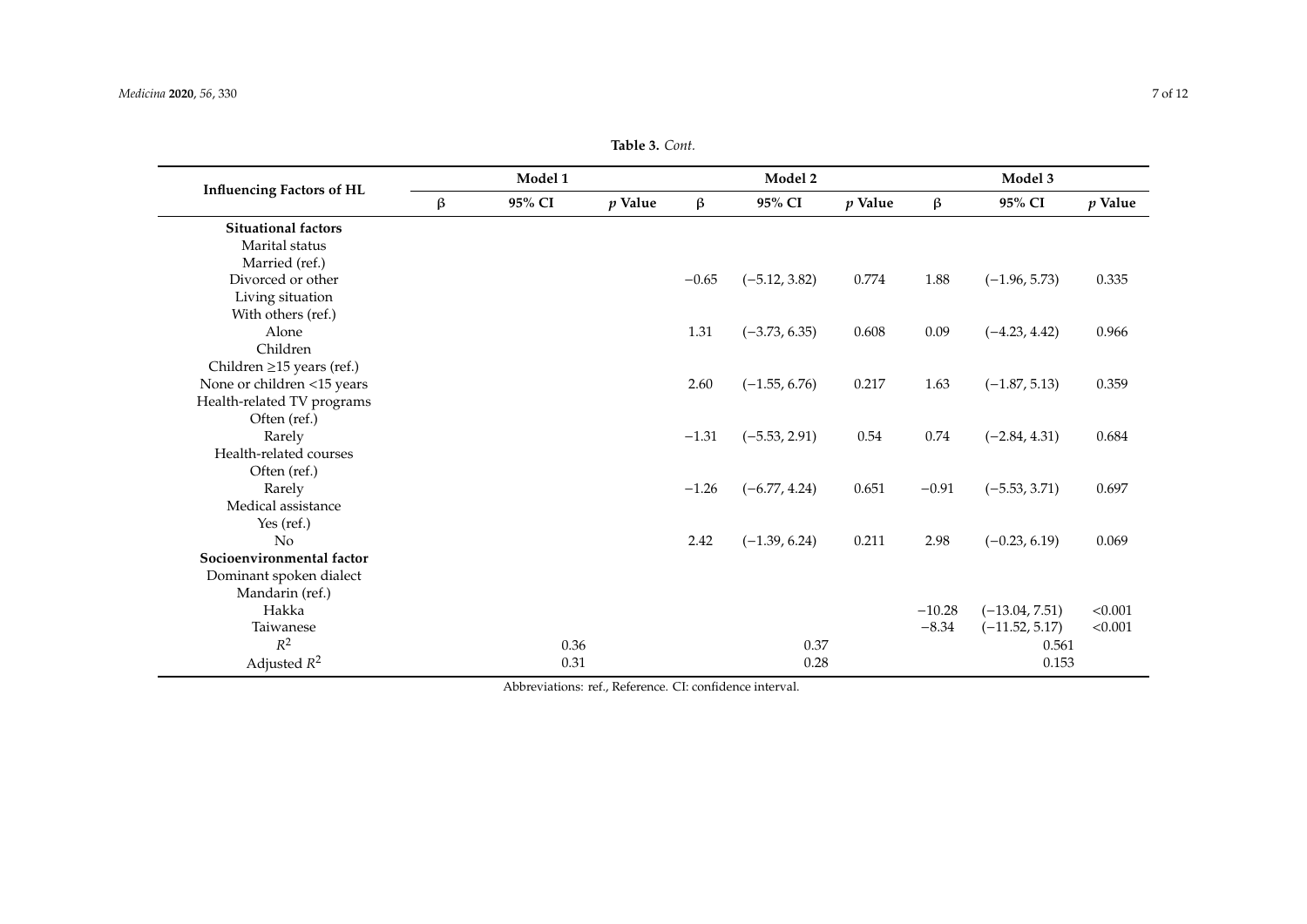## **4. Discussion**

To our knowledge, this is the first study exploring the effect of different personal, situational, and socioenvironmental determinants of HL among older adults in Taiwan. Exploring the health-related skills of the aging population in Taiwan through HL levels may help guide policies to improve HL among older adults. For HL assessment, we used the HLS-EU-Q47, a comprehensive questionnaire assessing the broad concept of HL in terms of three domains (health care, disease prevention, and health promotion) and four competencies regarding health information (access, understanding, appraisal, and application).

#### *4.1. HL of Older Adults*

In the present study, more than half (57.6%) of the older adults had limited general HL, as well as limited HL in each of the questionnaire domains (health care, disease prevention, and health promotion). Sufficient and excellent HL were more prevalent in the health care and disease prevention domains than in the health promotion domain. An explanation is that data were collected in a hospital setting where older adults received more information regarding health care and disease prevention than regarding health promotion.

Older adults usually have low education levels, poor communication abilities, high morbidity rates, or functional limitations, which can influence their acquisition, understanding, or application of health information in making medical decisions or practicing self-care [\[23–](#page-10-4)[26\]](#page-10-5). Therefore, improvement of the HL environment on the part of healthcare facilities by providing age-friendly navigation, written or oral communication, technology, and health policies for older adults could be a prerequisite solution for older adults with inadequate HL [\[27](#page-10-6)[,28\]](#page-10-7). In addition, our results did not reveal a significant effect of past occupation, while a previous study mentioned that older adults who used to be laborers were shown to have lower HL [\[29\]](#page-10-8).

#### *4.2. Influencing Factors of HL*

## 4.2.1. Personal Factors

In our study, some personal factors (85+ years old, education, and insurance) were significantly associated with HL. However, neither past occupation nor current job status had a significant relationship with the level of HL. Some previous studies mentioned that patients' HL may be related to their employment and job types [\[29](#page-10-8)[,30\]](#page-10-9), while another study proposed prior and current occupation had no association with older adults' HL [\[31\]](#page-10-10). The possible reason may be that, as compared with other personal determinants, past or current occupation was a less relevant factor influencing older adults' HL in the statistical model.

Older age groups were more likely to have poorer physical status and understanding [\[19\]](#page-10-0), which may impair the ability to access, understand, appraise, and apply health information, and thus reduce HL. However, it was non-significant when situational factors or socioenvironmental factors were included. This may be because older adults can obtain health information by watching health-related TV programs [\[32\]](#page-10-11) or from the Internet [\[33\]](#page-10-12). In our study, the observation of the poorest HL among adults aged ≥85 years might be related to education. When these adults were of school age, education was not widely mandatory or available in Taiwan; therefore, many older adults above 85 years old are illiterate and have inadequate HL. Moreover, approximately 5% of the study population who had lower HL were unsure whether they had purchased additional private insurance in addition to the Taiwan National Health Insurance, which is a mandatory single-payer system that covers more than 99% of Taiwan's population since 1995. It also agrees with an Australian study that people who actively purchased private health insurance had superior active health management, social support, and understanding of health information [\[34\]](#page-10-13).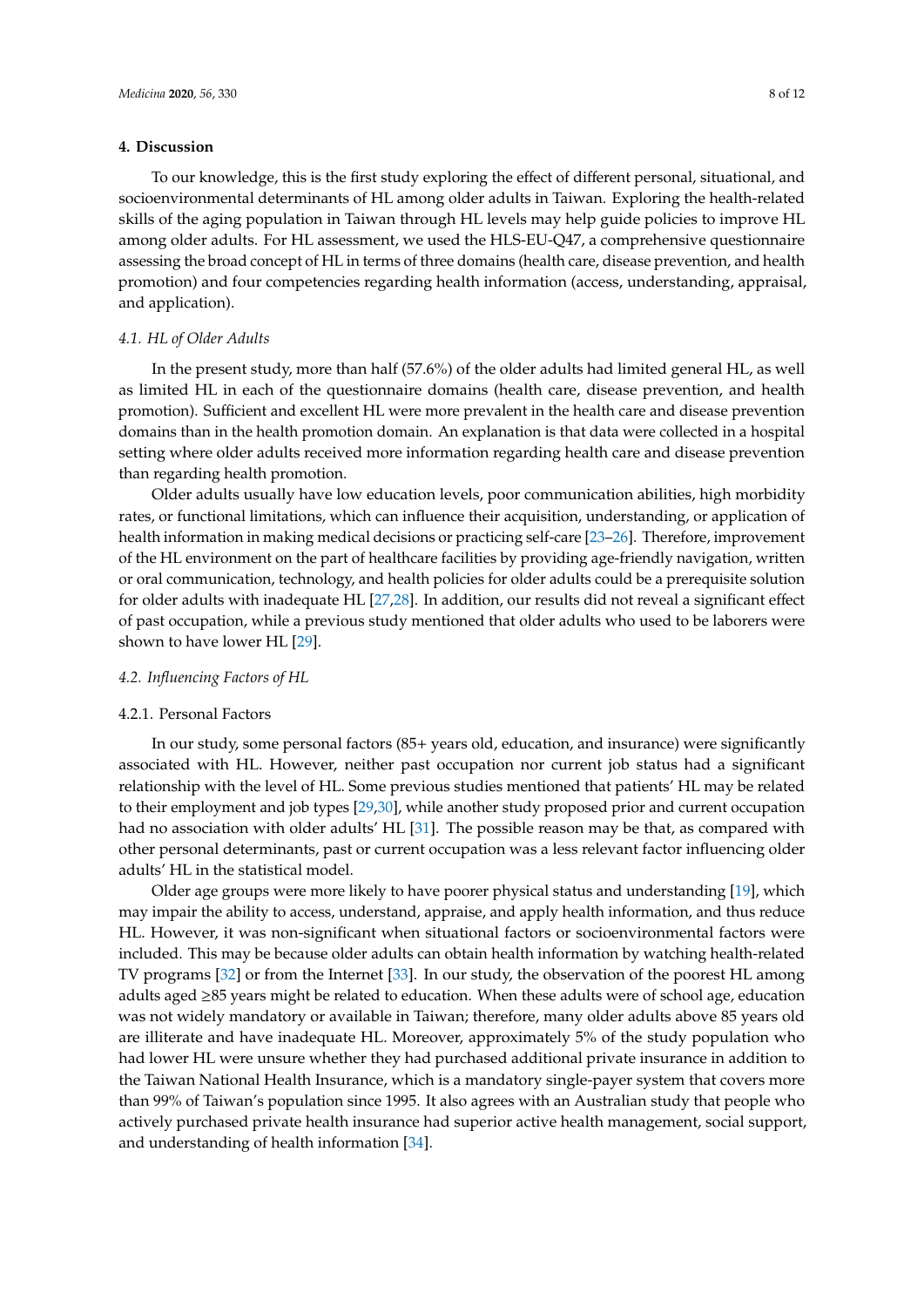### 4.2.2. Situational Factors

Our study suggested no significant association between situational factors and HL among older adults. A study of living situations in Taiwan revealed that more than 70% of older adults choose to live with their families [\[35\]](#page-10-14). However, in our study, over 90% (146 out of 161) of older adults lived with family members or someone else. They are prone to lower HL scores than their counterparts. They are often unable to seek medical treatment on their own and must rely on family members they live with. Consequently, they usually have poor medical decision-making abilities [\[36\]](#page-10-15). In addition, we assessed both the current job status and past occupations of the participants because a previous study mentioned that past experiences (e.g., relationships with other individuals or communities) were reported to affect the lives of aging adults [\[37\]](#page-10-16). However, occupation was not a significant determinant of HL in our study.

#### 4.2.3. Socioenvironmental Factors

Dominant spoken dialect is a major determinant of HL among older adults in our study. Appropriate communication in an adult's dominant spoken dialect can improve personal awareness of the medical system, self-care skills, and HL [\[34–](#page-10-13)[38\]](#page-11-0). We found Taiwanese- and Hakka-speaking older adults had significantly lower HL than those who spoke Mandarin. The reason might be that the questionnaire was administered in Mandarin, the most commonly written and spoken official language in Taiwan. This problem also resulted in difficulty attaining HL especially for older adults who mainly speak Taiwanese and Hakka. A study on immigrants concluded that their HL was impeded by their language and culture [\[39\]](#page-11-1). Therefore, healthcare professional should consider the HL of older adults and use the appropriate spoken dialect to disseminate health-related information and reduce health inequality.

#### *4.3. Limitations*

Our study has several limitations. First, this was a cross-sectional study. Therefore, causal relationships could not be established. We could not eliminate potential selection bias because of the convenience sampling method and small sample obtained from a single hospital and a community center. Second, the subjective assessment of the HLS-EU-Q47 is sensitive to the emotional state of participants and recall bias. In addition, about one-fifth of our participants completed the questionnaire through face-to-face interviews instead of self-administration, which might influence truthfulness about some sensitive issues, such as education and occupation. Third, our eligibility criteria excluded older adults who could not follow instructions to complete the assessment. Also, our study sample was from a single area and the sample size was not large. Thus, the results should be cautiously generalized to other age groups or living areas.

# **5. Conclusions**

More than half of the older adults in this study had limited HL. Among the three domains of HL, Taiwanese older adults had higher HL in health care and disease prevention than in health promotion. We concluded that factors significantly associated with HL included age over 85 years old, dominant spoken dialect (Taiwanese or Hakka), and not knowing insurance status. Our study results may help clinicians' early identification of older adults at high risk for poor HL and health administrators to establish geriatric health education and policies through establishing an age-friendly HL environment. From our findings, we recommend that it be tailored to individuals' age, education level, and health insurance services, as well as their dominant dialects.

**Author Contributions:** Conceptualization, H.-T.C. and W.-H.H.; Data curation, H.-T.C.; Formal analysis, H.-W.T. and H.-T.C.; Funding acquisition, W.-H.H.; Investigation, H.-T.C.; Methodology, W.-H.H. and K.N.K.; Project administration, W.-H.H.; Resources, H.-T.C. and W.-H.H.; Supervision, W.-H.H.; Validation, H.-W.T. and W.-H.H.; Visualization, H.-T.C.; Writing—original draft, H.-W.T. and H.-T.C.; Writing—review and editing, K.N.K., A.Y.M.L., P.-H.L., and Y.-M.C. All authors have read and agreed to the published version of the manuscript.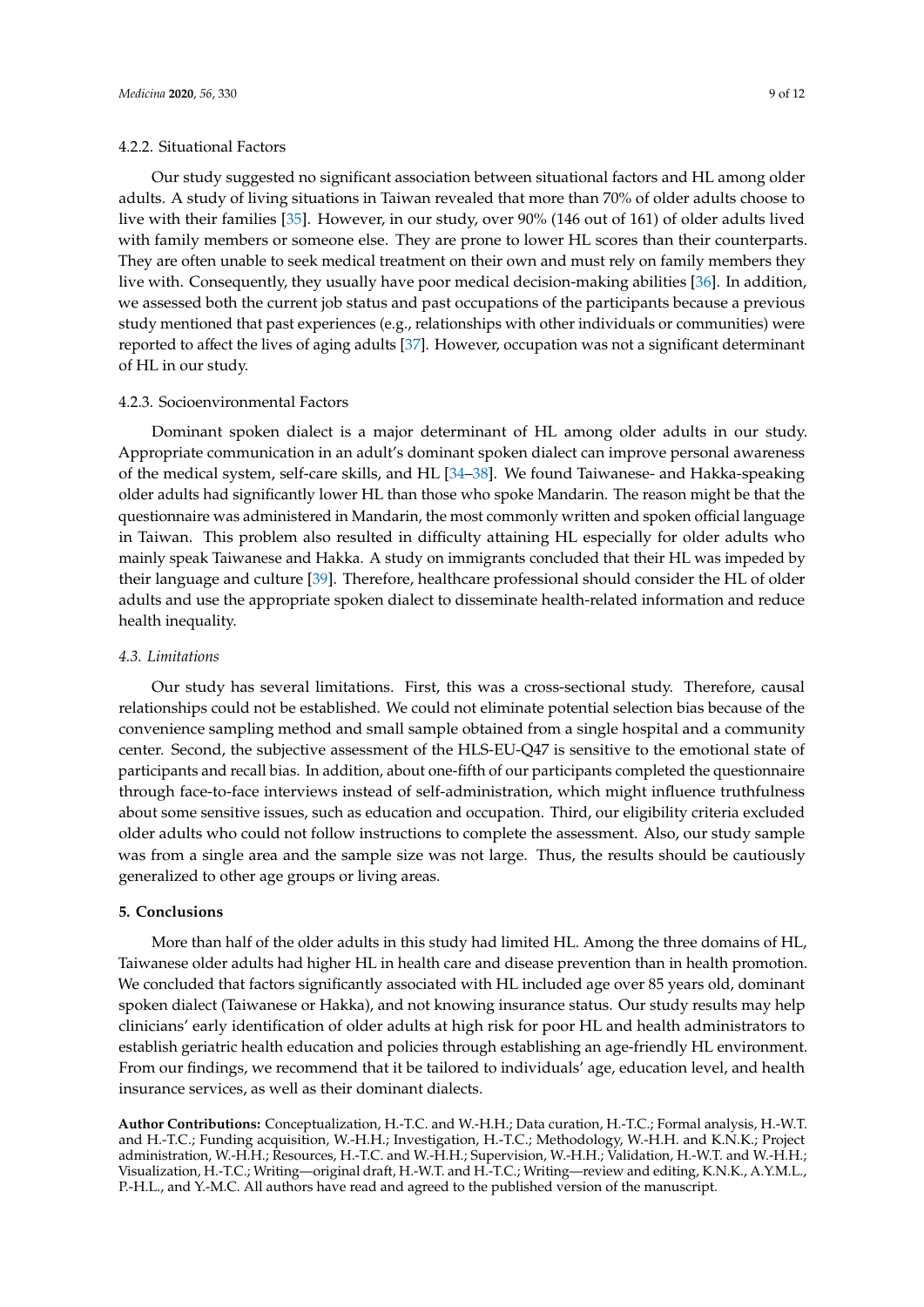**Funding:** This research received no external funding.

**Acknowledgments:** We thank Wu-Shou Chang from the Asian Health Literacy Association for authorizing the use of the Mandarin Chinese version of the HLS-EU-Q47.

**Conflicts of Interest:** The authors declare no conflict of interest.

# **References**

- <span id="page-9-0"></span>1. Sorensen, K.; Van den Broucke, S.; Fullam, J.; Doyle, G.; Pelikan, J.; Slonska, Z.; Brand, H.; Consortium Health Literacy Project European. Health literacy and public health: A systematic review and integration of definitions and models. *BMC Public Health* **2012**, *12*, 80. [\[CrossRef\]](http://dx.doi.org/10.1186/1471-2458-12-80)
- <span id="page-9-1"></span>2. Nutbeam, D. The evolving concept of health literacy. *Soc. Sci. Med.* **2008**, *67*, 2072–2078. [\[CrossRef\]](http://dx.doi.org/10.1016/j.socscimed.2008.09.050)
- <span id="page-9-2"></span>3. MacLeod, S.; Musich, S.; Gulyas, S.; Cheng, Y.; Tkatch, R.; Cempellin, D.; Bhattarai, G.R.; Hawkins, K.; Yeh, C.S. The impact of inadequate health literacy on patient satisfaction, healthcare utilization, and expenditures among older adults. *Geriatr. Nurs.* **2017**, *38*, 334–341. [\[CrossRef\]](http://dx.doi.org/10.1016/j.gerinurse.2016.12.003)
- <span id="page-9-3"></span>4. Sudore, R.L.; Yaffe, K.; Satterfield, S.; Harris, T.B.; Mehta, K.M.; Simonsick, E.M.; Newman, A.B.; Rosano, C.; Rooks, R.; Rubin, S.M.; et al. Limited literacy and mortality in the elderly: The health, aging, and body composition study. *J. Gen. Intern. Med.* **2006**, *21*, 806–812. [\[CrossRef\]](http://dx.doi.org/10.1111/j.1525-1497.2006.00539.x)
- <span id="page-9-4"></span>5. Jordan, J.E.; Buchbinder, R.; Osborne, R.H. Conceptualising health literacy from the patient perspective. *Patient Educ. Couns.* **2010**, *79*, 36–42. [\[CrossRef\]](http://dx.doi.org/10.1016/j.pec.2009.10.001)
- <span id="page-9-5"></span>6. Serper, M.; Patzer, R.E.; Curtis, L.M.; Smith, S.G.; O'Conor, R.; Baker, D.W.; Wolf, M.S. Health literacy, cognitive ability, and functional health status among older adults. *Health Serv. Res.* **2014**, *49*, 1249–1267. [\[CrossRef\]](http://dx.doi.org/10.1111/1475-6773.12154)
- <span id="page-9-6"></span>7. Agarwal, G.; Habing, K.; Pirrie, M.; Angeles, R.; Marzanek, F.; Parascandalo, J. Assessing health literacy among older adults living in subsidized housing: A cross-sectional study. *Can. J. Public Health* **2018**, *109*, 401–409. [\[CrossRef\]](http://dx.doi.org/10.17269/s41997-018-0048-3)
- <span id="page-9-7"></span>8. Chen, I.H.; Chi, M.J. Effects of self-care behaviors on medical utilization of the elderly with chronic diseases—A representative sample study. *Arch. Gerontol. Geriatr.* **2015**, *60*, 478–485. [\[CrossRef\]](http://dx.doi.org/10.1016/j.archger.2015.01.014) [\[PubMed\]](http://www.ncbi.nlm.nih.gov/pubmed/25687530)
- <span id="page-9-8"></span>9. Tung, H.-H.; Lu, T.-M.; Chen, L.-K.; Liang, S.-Y.; Wu, S.-F.; Chu, K.-H. Health literacy impact on elderly patients with heart failure in Taiwan. *J. Clin. Gerontol. Geriatr.* **2014**, *5*, 72–76. [\[CrossRef\]](http://dx.doi.org/10.1016/j.jcgg.2014.01.005)
- <span id="page-9-9"></span>10. Sorensen, K.; Van den Broucke, S.; Pelikan, J.M.; Fullam, J.; Doyle, G.; Slonska, Z.; Kondilis, B.; Stoffels, V.; Osborne, R.H.; Brand, H.; et al. Measuring health literacy in populations: Illuminating the design and development process of the European Health Literacy Survey Questionnaire (HLS-EU-Q). *BMC Public Health* **2013**, *13*, 948. [\[CrossRef\]](http://dx.doi.org/10.1186/1471-2458-13-948) [\[PubMed\]](http://www.ncbi.nlm.nih.gov/pubmed/24112855)
- <span id="page-9-10"></span>11. Rudd, R.; Anderson, J. *The Health Literacy Environment of Hospitals and Health Centers. Partners for Action: Making Your Healthcare Facility Literacy-Friendly*; National Center for the Study of Adult Learning and Literacy (NCSALL) & Harvard School of Public Health: Boston, MA, USA, 2006.
- <span id="page-9-11"></span>12. Dong, P.; Huang, X.I.; Wyer, R.S., Jr. The illusion of saving face: How people symbolically cope with embarrassment. *Psychol. Sci.* **2013**, *24*, 2005–2012. [\[CrossRef\]](http://dx.doi.org/10.1177/0956797613482946) [\[PubMed\]](http://www.ncbi.nlm.nih.gov/pubmed/23938275)
- <span id="page-9-12"></span>13. Chung, M.H.; Chen, L.K.; Peng, L.N.; Chi, M.J. Development and validation of the health literacy assessment tool for older people in Taiwan: Potential impacts of cultural differences. *Arch. Gerontol. Geriatr.* **2015**, *61*, 289–295. [\[CrossRef\]](http://dx.doi.org/10.1016/j.archger.2015.06.015) [\[PubMed\]](http://www.ncbi.nlm.nih.gov/pubmed/26153552)
- <span id="page-9-13"></span>14. Batterham, R.W.; Hawkins, M.; Collins, P.A.; Buchbinder, R.; Osborne, R.H. Health literacy: Applying current concepts to improve health services and reduce health inequalities. *Public Health* **2016**, *132*, 3–12. [\[CrossRef\]](http://dx.doi.org/10.1016/j.puhe.2016.01.001)
- <span id="page-9-14"></span>15. Lee, S.Y.; Tsai, T.I.; Tsai, Y.W.; Kuo, K.N. Health literacy, health status, and healthcare utilization of Taiwanese adults: Results from a national survey. *BMC Public Health* **2010**, *10*, 614. [\[CrossRef\]](http://dx.doi.org/10.1186/1471-2458-10-614) [\[PubMed\]](http://www.ncbi.nlm.nih.gov/pubmed/20950479)
- <span id="page-9-15"></span>16. Borson, S.; Scanlan, J.M.; Chen, P.; Ganguli, M. The Mini-Cog as a screen for dementia: Validation in a population-based sample. *J. Am. Geriatr. Soc.* **2003**, *51*, 1451–1454. [\[CrossRef\]](http://dx.doi.org/10.1046/j.1532-5415.2003.51465.x)
- <span id="page-9-16"></span>17. Shih, Y.T.; Hung, Y.T.; Chang, H.Y.; Liu, J.P.; Lin, H.S.; Chang, M.C.; Chang, F.C.; Hsiung, C.A.; Wu, S.L. The design, contents, operation and the characteristics of the respondents of the 2001 National Health Interview Survey in Taiwan. *Taiwan J. Public Health* **2003**, *22*, 419–430.
- <span id="page-9-17"></span>18. Huang, Y.J.; Lin, G.H.; Lu, W.S.; Tam, K.W.; Chen, C.; Hou, W.H.; Hsieh, C.L. Validation of the European Health Literacy Survey Questionnaire in Women with Breast Cancer. *Cancer Nurs.* **2018**, *41*, E40–E48. [\[CrossRef\]](http://dx.doi.org/10.1097/NCC.0000000000000475)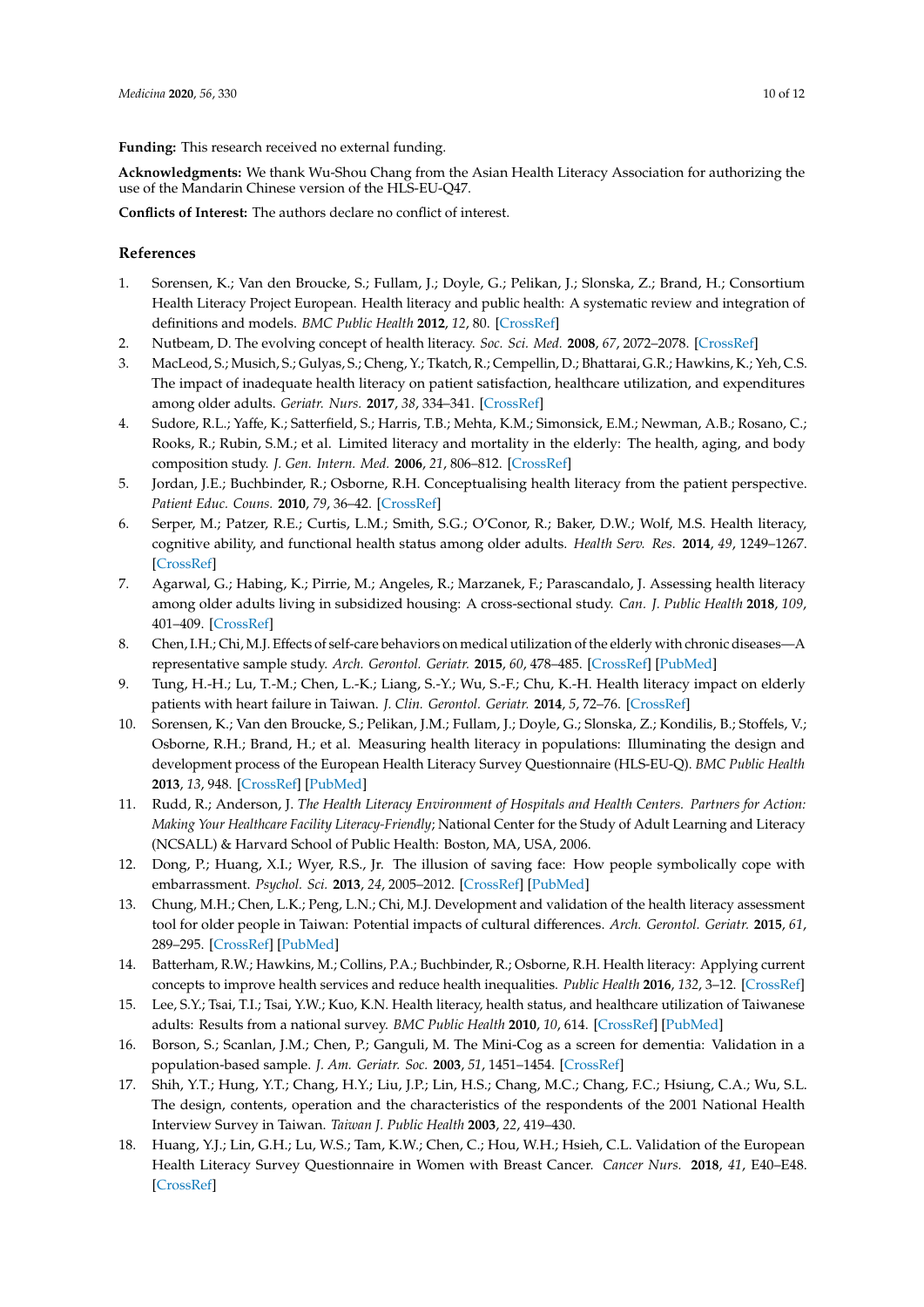- <span id="page-10-0"></span>19. Huang, Y.J.; Chen, C.T.; Lin, G.H.; Wu, T.Y.; Chen, S.S.; Lin, L.F.; Hou, W.H.; Hsieh, C.L. Evaluating the European Health Literacy Survey Questionnaire in Patients with Stroke: A Latent Trait Analysis Using Rasch Modeling. *Patient* **2018**, *11*, 83–96. [\[CrossRef\]](http://dx.doi.org/10.1007/s40271-017-0267-3)
- <span id="page-10-1"></span>20. Nakayama, K.; Osaka, W.; Togari, T.; Ishikawa, H.; Yonekura, Y.; Sekido, A.; Matsumoto, M. Comprehensive health literacy in Japan is lower than in Europe: A validated Japanese-language assessment of health literacy. *BMC Public Health* **2015**, *15*, 505. [\[CrossRef\]](http://dx.doi.org/10.1186/s12889-015-1835-x)
- <span id="page-10-2"></span>21. Hou, W.H.; Huang, Y.J.; Lee, Y.; Chen, C.T.; Lin, G.H.; Hsieh, C.L. Validation of the Integrated Model of Health Literacy in Patients with Breast Cancer. *Cancer Nurs.* **2018**, *41*, 498–505. [\[CrossRef\]](http://dx.doi.org/10.1097/NCC.0000000000000540)
- <span id="page-10-3"></span>22. Huang, S.C.; Kuo, S.F.; Tsai, P.S.; Tsai, C.Y.; Chen, S.S.; Lin, C.Y.; Lin, P.C.; Hou, W.H. Effectiveness of Tailored Rehabilitation Education in Improving the Health Literacy and Health Status of Postoperative Patients with Breast Cancer: A Randomized Controlled Trial. *Cancer Nurs.* **2020**, *43*, E38–E46. [\[CrossRef\]](http://dx.doi.org/10.1097/NCC.0000000000000665) [\[PubMed\]](http://www.ncbi.nlm.nih.gov/pubmed/31805025)
- <span id="page-10-4"></span>23. Chen, A.M.; Yehle, K.S.; Albert, N.M.; Ferraro, K.F.; Mason, H.L.; Murawski, M.M.; Plake, K.S. Relationships between health literacy and heart failure knowledge, self-efficacy, and self-care adherence. *Res. Soc. Adm. Pharm.* **2014**, *10*, 378–386. [\[CrossRef\]](http://dx.doi.org/10.1016/j.sapharm.2013.07.001) [\[PubMed\]](http://www.ncbi.nlm.nih.gov/pubmed/23953756)
- 24. Heijmans, M.; Waverijn, G.; Rademakers, J.; van der Vaart, R.; Rijken, M. Functional, communicative and critical health literacy of chronic disease patients and their importance for self-management. *Patient Educ. Couns.* **2015**, *98*, 41–48. [\[CrossRef\]](http://dx.doi.org/10.1016/j.pec.2014.10.006) [\[PubMed\]](http://www.ncbi.nlm.nih.gov/pubmed/25455794)
- 25. Kobayashi, L.C.; Wardle, J.; Wolf, M.S.; von Wagner, C. Aging and Functional Health Literacy: A Systematic Review and Meta-Analysis. *J. Gerontol. B Psychol. Sci. Soc. Sci.* **2016**, *71*, 445–457. [\[CrossRef\]](http://dx.doi.org/10.1093/geronb/gbu161) [\[PubMed\]](http://www.ncbi.nlm.nih.gov/pubmed/25504637)
- <span id="page-10-5"></span>26. Liu, Y.; Wang, Y.; Liang, F.; Chen, Y.; Liu, L.; Li, Y.; Yao, H.; Chu, Q. The Health Literacy Status and Influencing Factors of Older Population in Xinjiang. *Iran. J. Public Health* **2015**, *44*, 913–919. [\[PubMed\]](http://www.ncbi.nlm.nih.gov/pubmed/26576369)
- <span id="page-10-6"></span>27. Harvard, T.H. Chan School of Public Health. Health Literacy Studies Web Site. Available online: [http:](http://www.hsph.harvard.edu/healthliteracy) //[www.hsph.harvard.edu](http://www.hsph.harvard.edu/healthliteracy)/healthliteracy (accessed on 22 June 2020).
- <span id="page-10-7"></span>28. Groene, R.O.; Rudd, R.E. Results of a feasibility study to assess the health literacy environment: Navigation, written, and oral communication in 10 hospitals in Catalonia, Spain. *J. Commun. Healthc.* **2011**, *4*, 227–237. [\[CrossRef\]](http://dx.doi.org/10.1179/1753807611Y.0000000005)
- <span id="page-10-8"></span>29. Souza, J.G.; Apolinario, D.; Magaldi, R.M.; Busse, A.L.; Campora, F.; Jacob-Filho, W. Functional health literacy and glycaemic control in older adults with type 2 diabetes: A cross-sectional study. *BMJ Open* **2014**, *4*, e004180. [\[CrossRef\]](http://dx.doi.org/10.1136/bmjopen-2013-004180)
- <span id="page-10-9"></span>30. Mollakhalili, H.; Papi, A.; Zare-Farashbandi, F.; Sharifirad, G.; HasanZadeh, A. A survey on health literacy of inpatient's educational hospitals of Isfahan University of Medical Sciences in 2012. *J. Educ. Health Promot.* **2014**, *3*, 66.
- <span id="page-10-10"></span>31. Ansari, H.; Almasi, Z.; Ansari-Moghaddam, A.; Mohammadi, M.; Peyvand, M.; Hajmohammadi, M.; Bagheri, F. Health Literacy in Older Adults and Its Related Factors: A Cross-Sectional Study in Southeast Iran. *Health Scope* **2016**, *5*, e37453. [\[CrossRef\]](http://dx.doi.org/10.17795/jhealthscope-37453)
- <span id="page-10-11"></span>32. Duong, V.T.; Lin, I.F.; Sorensen, K.; Pelikan, J.M.; Van Den Broucke, S.; Lin, Y.C.; Chang, P.W. Health Literacy in Taiwan: A Population-Based Study. *Asia Pac. J. Public Health* **2015**, *27*, 871–880. [\[CrossRef\]](http://dx.doi.org/10.1177/1010539515607962)
- <span id="page-10-12"></span>33. Sentell, T. Implications for reform: Survey of California adults suggests low health literacy predicts likelihood of being uninsured. *Health A*ff*.* **2012**, *31*, 1039–1048. [\[CrossRef\]](http://dx.doi.org/10.1377/hlthaff.2011.0954) [\[PubMed\]](http://www.ncbi.nlm.nih.gov/pubmed/22566444)
- <span id="page-10-13"></span>34. Beauchamp, A.; Buchbinder, R.; Dodson, S.; Batterham, R.W.; Elsworth, G.R.; McPhee, C.; Sparkes, L.; Hawkins, M.; Osborne, R.H. Distribution of health literacy strengths and weaknesses across socio-demographic groups: A cross-sectional survey using the Health Literacy Questionnaire (HLQ). *BMC Public Health* **2015**, *15*, 678. [\[CrossRef\]](http://dx.doi.org/10.1186/s12889-015-2056-z) [\[PubMed\]](http://www.ncbi.nlm.nih.gov/pubmed/26194350)
- <span id="page-10-14"></span>35. Liao, M.Y.; Yeh, C.J.; Lee, S.H.; Liao, C.C.; Lee, M.C. Association of providing/receiving support on the mortality of older adults with different living arrangements in Taiwan: A longitudinal study on ageing. *Ageing Soc.* **2018**, *38*, 2082–2096. [\[CrossRef\]](http://dx.doi.org/10.1017/S0144686X17000484) [\[PubMed\]](http://www.ncbi.nlm.nih.gov/pubmed/30210180)
- <span id="page-10-15"></span>36. Shen, H.N.; Lin, C.C.; Hoffmann, T.; Tsai, C.Y.; Hou, W.H.; Kuo, K.N. The relationship between health literacy and perceived shared decision making in patients with breast cancer. *Patient Educ. Couns.* **2019**, *102*, 360–366. [\[CrossRef\]](http://dx.doi.org/10.1016/j.pec.2018.09.017) [\[PubMed\]](http://www.ncbi.nlm.nih.gov/pubmed/30270171)
- <span id="page-10-16"></span>37. Liu, Y.B.; Liu, L.; Li, Y.F.; Chen, Y.L. Relationship between Health Literacy, Health-Related Behaviors and Health Status: A Survey of Elderly Chinese. *Int. J. Environ. Res. Public Health* **2015**, *12*, 9714–9725. [\[CrossRef\]](http://dx.doi.org/10.3390/ijerph120809714)